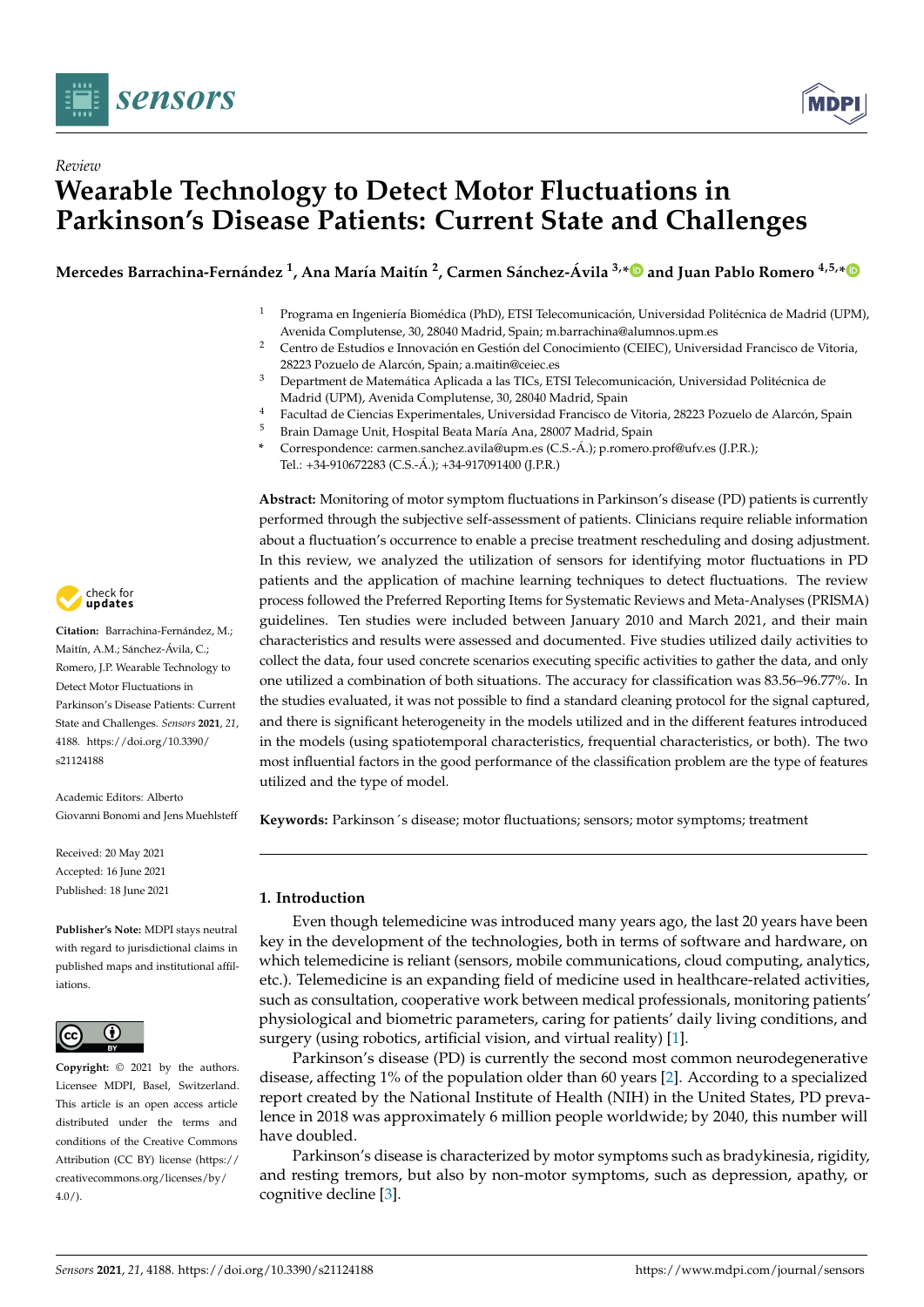The administration of levodopa (L-Dopa) is the first therapeutic option for motor symptom control [\[4\]](#page-13-3). Depending on the degree of symptoms that a patient experiences, two states can be characterized: on state and off state. In the on state, a patient experiences an improvement in symptoms after the intake of medication. In the off state, a patient experiences a return of symptoms related to PD. As the disease progresses, patients could experience motor fluctuations, also known as "wearing-off", which are based on the alternance between the two aforementioned states. This is one of the most challenging complications when facing treatment adjustments for PD symptomatic management. This phenomenon is reported in up to 50% of the diagnosed patients within three to five years from the start of the disease, and affects up to 80% of the diagnosed patients within 10 years from the onset of the disease [\[5\]](#page-13-4). In the most evolved PD cases, this occurrence is believed to be caused by basal ganglia neurodegeneration. The management of these motor fluctuations is based on various adjustments to the treatments (frequency, dosage of medication, changing parameters for brain stimulation, etc.).

The standard for PD diagnosis is based on a clinical examination of the patient by a neurologist. The patient is asked to perform specific tasks, and the severity of PD symptoms is usually graded using the Unified Parkinson´s Disease Rating Scale (UPDRS) or the Movement Disorder Society-sponsored revision of the UPDRS (MDS-UPDRS) [\[6\]](#page-13-5). Disease progression is measured using the Hoehn and Yahr scale (HY) [\[7\]](#page-13-6).

Based on the evaluation and changes of these scaled scores, a physician changes and adjusts antiparkinsonian treatment to fit a patient's personal needs. The evaluation is subjective and depends on the moment a patient was examined, with respect to the last medication intake. Due to the described fluctuating nature of the symptoms, doctors rely on patients' perception of the intensity and severity of the symptoms during the day. This increases the complexity of the assessment since the data available for making therapeutic decisions would depend on too many subjective variables.

There are currently different wearable devices focused on identifying the characteristics of PD, which perform an assessment of motor symptoms or provide aid in disease management [\[8](#page-13-7)[–14\]](#page-13-8). Furthermore, there are different novel platforms focused on the different aspects of ambulatory attention in the assessment and management of PD: detection, response, and action capabilities.

In general, technological improvements, such as greater computational power, new and different computing architectures, and greater storage capacity, have sowed the seeds for the application of AI techniques to different areas in medicine, such as diagnosis, consultation, monitoring, treatment, and prevention [\[15](#page-13-9)[,16\]](#page-13-10). Sensors in particular, in terms of the latest trends, are becoming smaller, cheaper, and capable of wireless control, which extends their use to various applications. Therefore, the utilization of both biosignals and machine learning (ML) techniques will continue expanding over the following years, thus broadening the concepts of telemedicine and e-health and focusing on providing a personalized diagnosis or treatment to patients.

The growing implantation of sensors for fitness tracking and smartwatches is a great source of biometric and activity data that, in the future, will require the use of applications for data processing. Most of commercially available devices rely on a suite of sensors, including combinations of cameras, inertial measurement units, gyroscopes, depth sensing, force/pressure sensors, and more to enable the user to interact with the device. According to IDTechEx, in the normal process of developing of wearable sensors, pre-designed sensors were incorporated to wearable products decades ago, and then smartphone industries provided these devices with sensors that could be made wearable; however, in recent years, many sensor types have been developed specifically with wearable products in mind [\[17\]](#page-13-11). This constant growth of the sensors industry may largely benefit health-related wearables to create noninvasive, portable, and cost-effective solutions.

The purpose of this systematic review is to investigate the use of sensors in identifying the on and off states in PD patients, and to evaluate the application of ML techniques to differentiate between the on and off states. An accurate identification of a patient´s medical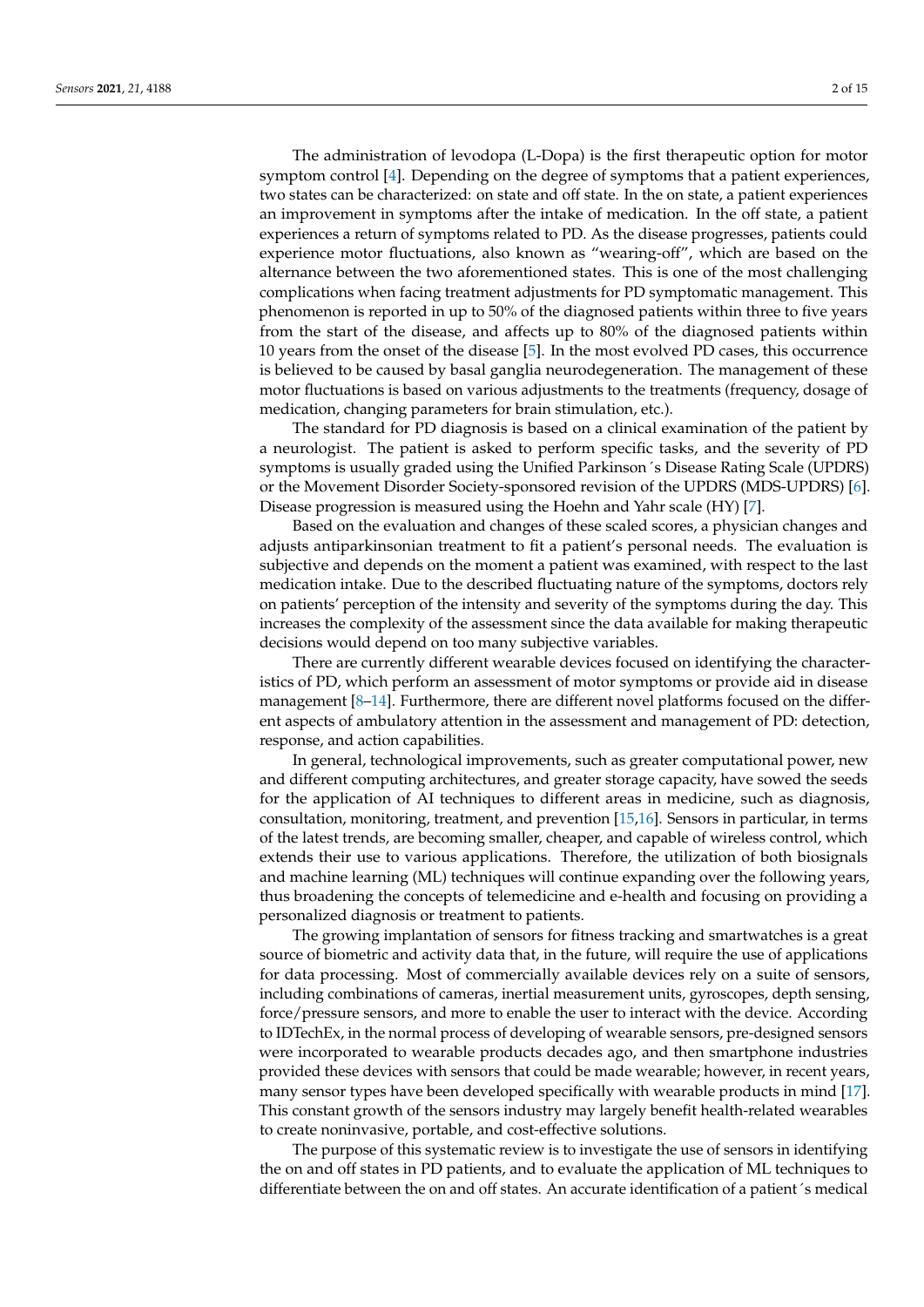state may lead to successful adjustments in therapy, and may consequently have a positive impact on the quality of life of PD patients.

The purpose of this systematic review is to investigate the use of sensors in identify-sensors in identify-sensors in identify-sensors in identify-sensors in identify-sensors in identify-sensors in identify-sensors in ide

#### **2. Methods**

### *2.1. PRISMA Statement 2.1. PRISMA Statement*

This review is based in the Preferred Reporting Items for Systematic Reviews and Meta-Analyses (PRISMA, [http://www.prisma-statement.org\)](http://www.prisma-statement.org) guidelines (accessed on: Meta-Analyses (PRISMA, http://www.prisma-statement.org) guidelines (accessed on: 10 10 November 2020). November 2020).

Find more information in the statement article [\[18\]](#page-13-12) and the elaboration article [\[19\]](#page-13-13). Find more information in the statement article [18] and the elaboration article [19].

Figure [1](#page-2-0) shows the PRISMA flow diagram, which summarizes the search, screening, Figure 1 shows the PRISMA flow diagram, which summarizes the search, screening, and eligibility processes carried out in this review. The precise information of each of the and eligibility processes carried out in this review. The precise information of each of the steps is detailed in the sections below. steps is detailed in the sections below.

<span id="page-2-0"></span>

**Figure 1.** PRISMA diagram of the bibliographic review conducted. **Figure 1.** PRISMA diagram of the bibliographic review conducted.

## *2.2. Identification: Search Strategy and Sources 2.2. Identification: Search Strategy and Sources*

The following terms were selected: 1. Parkinson, 2. Technology, 3. Sensor, 4. Off. The proposed search term was combined using logical operators as follows: 1 AND (2 OR AND 4. This combination was introduced in the following 3 databases: IEEE Explore, 3) AND 4. This combination was introduced in the following 3 databases: IEEE Explore, PubMed, and ScienceDirect. The search spanned from January 2010 to March 2021. A PubMed, and ScienceDirect. The search spanned from January 2010 to March 2021. A search was last conducted on 18 March 2021, and 166 results were obtained. search was last conducted on 18 March 2021, and 166 results were obtained.

#### *2.3. Screening and Eligibility*

Independently, an investigator (M.B.F) performed the initial search using the mentioned terms and evaluated the titles and abstracts of the articles found. The steps performed removed duplicates and discarded articles according to the exclusion criteria.

The inclusion criteria were: (i) peer-review articles, (ii) human patients, (iii) patients aged older or younger than 18 years old, (iv) based on real signals or using technology, and (v) signals associated with Parkinson's disease to identify on/off states.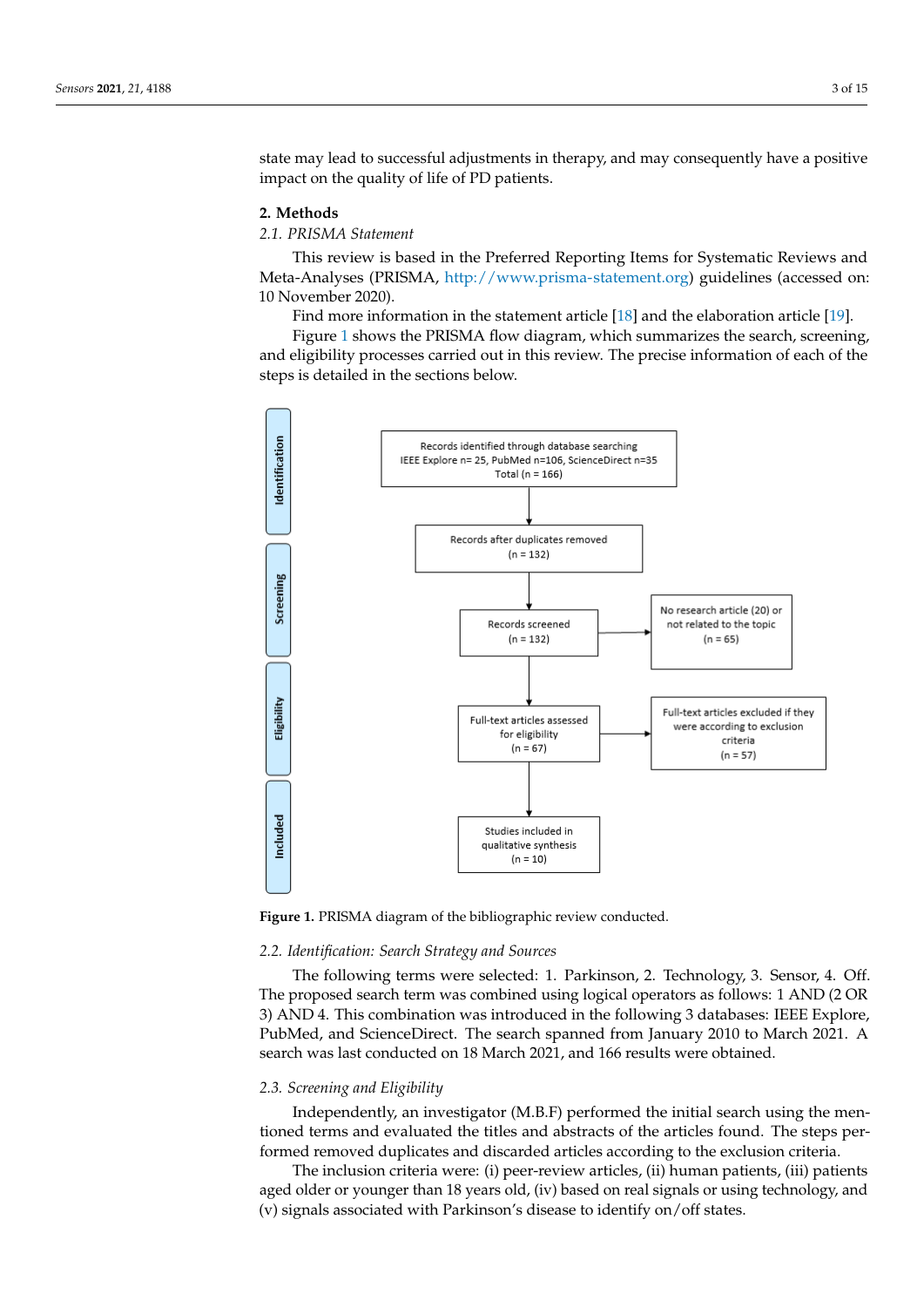The exclusion criteria were: (i) studies that did not identify on/off states, (ii) studies using animals, (iii) articles analyzing the usage of biosignals to evaluate other motor symptoms caused by Parkinson's disease that were different from the wearing-off phenomenon, (iv) studies not using ML techniques, (v) studies not considering signals recorded with sensors, and (vi) articles from the same group of research utilizing the same datasets

#### *2.4. Data Extraction and Analysis*

After applying the inclusion and exclusion criteria, the screening process was performed. This phase was executed by two review authors (M.B.-F. and J.P.R.) in an independent manner and the activity consisted of screening the full-text articles. The final objective was to obtain a score by using the checklist following the criteria of the checklist proposed in Guidelines for Developing and Reporting Machine Learning Predictive Models in Biomedical research [\[20\]](#page-13-14). The mentioned checklist is composed of 12 different reporting items that should be included in a research article to assure its quality. Below is a summary of the items utilized for the quality assessment:

- Items 1, 2: focused on reviewing the title and the abstract.
- Items 3, 4: evaluate the information provided in the introduction.
- Items 5, 6: evaluate the description and completeness of the dataset and the main method/s analyzed in the research.
- Item 7: this point evaluates the data pre-processing method, if any, and, in general, any step to prepare the data for analysis.
- Item 8: this item is related to the steps that form the predictive model.
- Item 9: this is focused on evaluating the performance on the evaluated model.
- Items 10, 11 and 12: these items are related to the quality of the discussion. They evaluate the existence and quality of the clinical implications, the limitations of the study, and unexpected results.

Two independent evaluators (M.B.-F. and A.M.M.) followed the checklist mentioned before evaluating each selected article. Furthermore, to score the consensus between the evaluators, the kappa value was calculated. The main purpose of this procedure was to generate an objective assessment for each content´s article to make them comparable to one another. Therefore, the quality evaluation is also indicated in the Section [3.](#page-4-0)

#### *2.5. ML Techniques*

This section provides an initial conceptual framework for the main types of ML technique. Supervised algorithms utilize labeled data to train the algorithms; however, unsupervised algorithms discover information from the input data. As can be seen in Table [1,](#page-3-0) the main purpose of the supervised algorithms is classification or regression (or both); meanwhile, the objective of the unsupervised algorithms is identifying unknown patterns in the data.

<span id="page-3-0"></span>

| ML Type<br>Purpose                   |                | <b>Typical Algorithms</b>                                              | Description                                                                                                      |  |  |
|--------------------------------------|----------------|------------------------------------------------------------------------|------------------------------------------------------------------------------------------------------------------|--|--|
|                                      | Classification | Naïve Bayes, logistic regression,<br>support vector machines           | The main purpose of these algorithms is to classify<br>data into the different predefined classes                |  |  |
| Supervised algorithm                 | Regression     | Linear and non-linear regression                                       | The main purpose of these algorithms is to find the<br>relation between different variables                      |  |  |
|                                      | Both           | Decision trees, random forest,<br>k-nearest neighbors, neural networks | These have classification properties but also the<br>ability to find the relation between<br>different variables |  |  |
| Unsupervised algorithm<br>Clustering |                | K-means, neural networks, hidden<br>Markov model                       | The main purpose of these types of algorithm is to<br>discover groups in the input data                          |  |  |

#### **Table 1.** Summary of main ML technique types.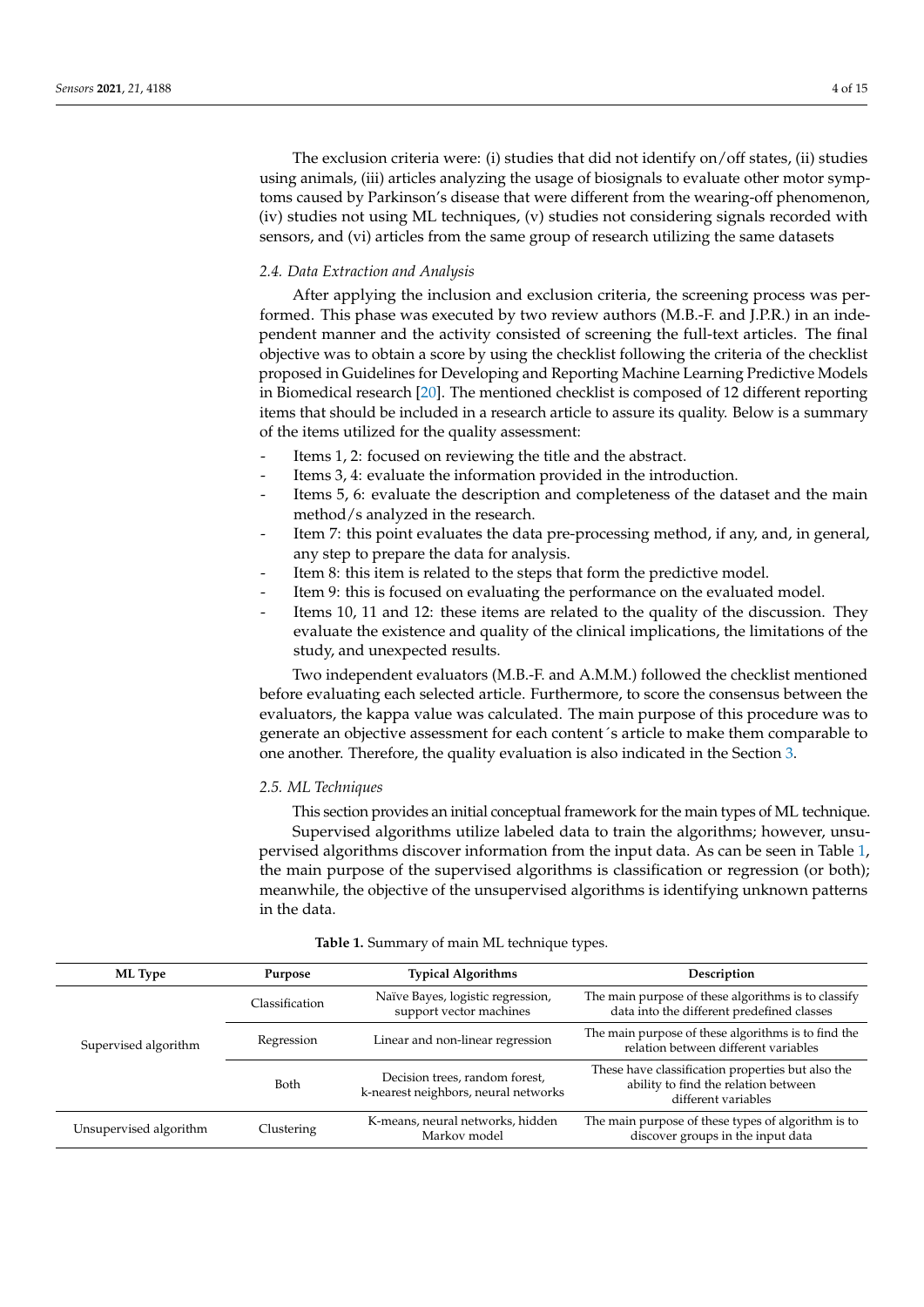#### <span id="page-4-0"></span>**3. Results**

#### *3.1. Eligibility According to PRISMA Flow Diagram*

According to the PRISMA methodology, a flow diagram is shown in Figure [1.](#page-2-0) A total of 166 studies were initially identified in the search process. After the removal of duplicate studies (34), the titles and abstracts of 132 articles were screened and 65 irrelevant records were excluded, as they were not related to the evaluated topic (40), to reviews (5), or were not peer reviewed (20 articles from proceedings and conferences). Consequently, 65 studies were removed in this step, leaving a total of 67 of articles, which were submitted to the eligibility process. The criteria for inclusion and exclusion were applied. As a result of this phase, eight articles were excluded for not using ML techniques and three articles did not use sensors; however, 46 articles focusing on Parkinson motor symptoms (gait or bradykinesia) did not examine on/off states. The sum of all these types of article resulted in a total of 57 exclusions, leaving us with a total of 10 studies that met the defined inclusion criteria. Of the included articles, the main characteristics related to sensors utilized, study goal, classifier used, and performance obtained are shown in Table [2.](#page-6-0)

#### *3.2. Analysis of the Quality of the Articles*

The quality of the articles was evaluated using the checklist presented before, with the main purpose of comparing the content of the publications. The first evaluator provided an average value of 8.1  $\pm$  1.59 out of 12 for the 10 articles, whereas the second evaluator determined an average assessment of  $8.1 \pm 1.52$  out of 12. With the main purpose of assessing the concordance between both evaluations, the kappa (k) value was calculated. This value reflects the effect of a chance on an agreement in the observation, obtaining a value of  $k = 0.66$  and showing a moderate level of agreement among the evaluators (a value greater than 0.7 means a high level of agreement among the evaluators, a value between 0.5 and 0.7 means a moderate level of agreement, and a value lower than 0.5 means a low level of agreement) [\[21\]](#page-13-15). Figure 2 shows a simple plot, with information regarding the number *Sensors* **2021**, *21*, x FOR PEER REVIEW 6 of 17 of articles and punctuation for each checklist item.

<span id="page-4-1"></span>

**Figure 2.** Plot of the number of selected articles that satisfy each of the items of the checklist used. **Figure 2.** Plot of the number of selected articles that satisfy each of the items of the checklist used.

Evaluating the content of the articles included in this review, Table 2 show[s th](#page-6-0)e summary of the main characteristics for each study. These data include the title of the study, the authors, the publication year, the study country, the study design, the sample size of patients, disease stage, the sensors used, and the features utilized in the classifier, as well as the the classifier utilized and the result parameters in the identification of the on/off states. If a full paper was not found online, articles were requested directly from authors. states. If a full paper was not found online, articles were requested directly from authors.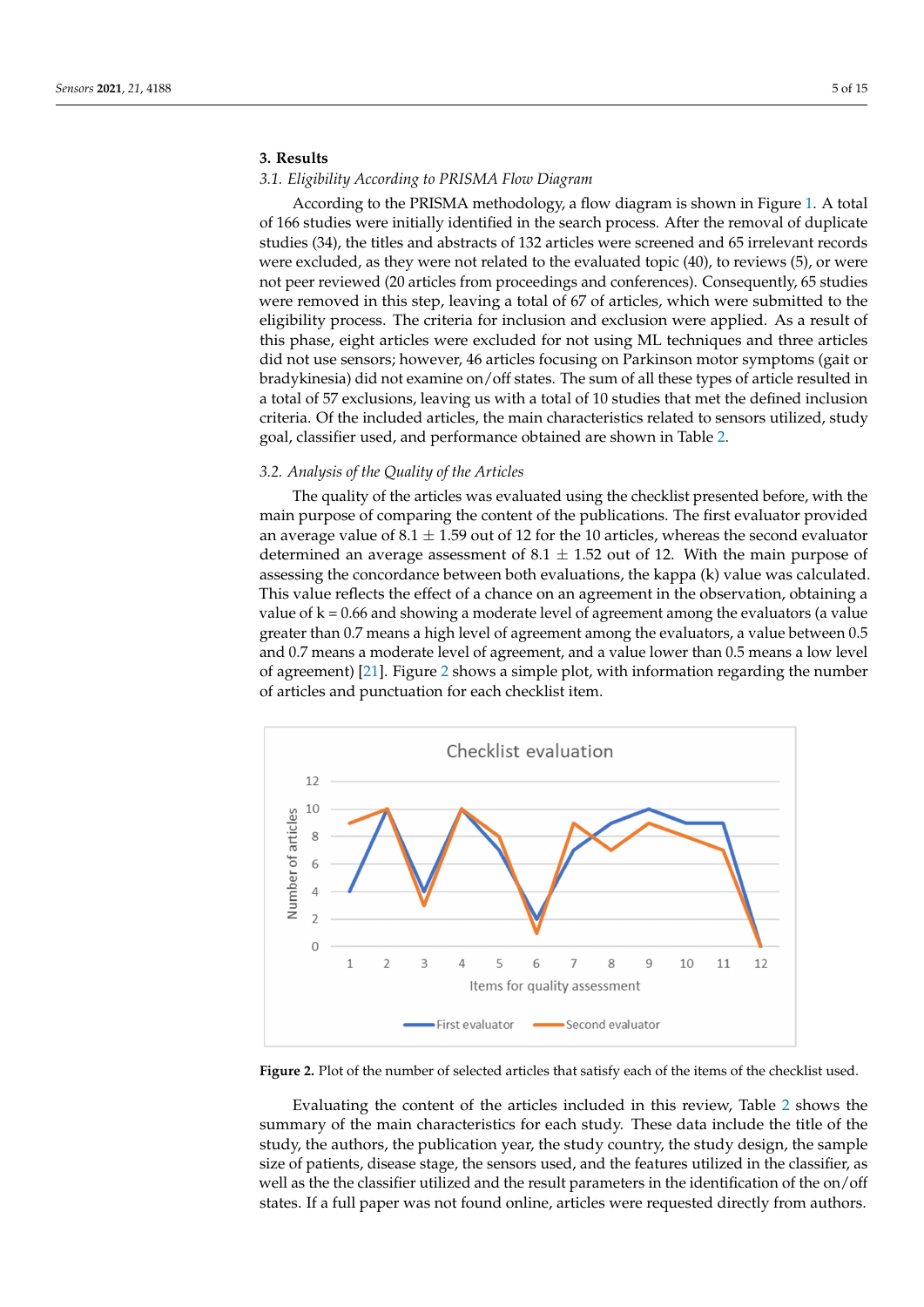**Table 2.** (**a**) Characteristics of included studies (I). Acronyms: IMU—inertial movement unit; SVM—support vector machines; kNN—k-nearest nearest neighbor; CNN—convolutional neural networks; UPDRS—unified Parkinson's disease rating scale; ANN—artificial neural network; H and Y—Hoehn–Yahr; F—female, M—male. (**b**) Characteristics of included studies (II). (**c**) Characteristics of included studies (III).

| (a)                                                                                                                                                           |                                  |            |                                      |                     |                       |              |                                  |                                |                                                                |                                                               |                                                                         |
|---------------------------------------------------------------------------------------------------------------------------------------------------------------|----------------------------------|------------|--------------------------------------|---------------------|-----------------------|--------------|----------------------------------|--------------------------------|----------------------------------------------------------------|---------------------------------------------------------------|-------------------------------------------------------------------------|
| <b>Title</b>                                                                                                                                                  | <b>Authors</b>                   | References | Country                              | Publication<br>Year | Sample<br><b>Size</b> | Sex<br>(F/M) | <b>Stage (UPDRS</b><br>or H&Y)   | Sensor                         | Features                                                       | Classifier                                                    | Performance<br>Indices and<br>Outcome                                   |
| A Kinematic Sensor<br>and Algorithm to<br>Detect Motor<br>Fluctuations in<br>Parkinson Disease:<br>Validation Study<br><b>Under Real</b><br>Conditions of Use | Rodriguez-Molinero,<br>A. et al. | $[22]$     | Spain                                | 2018                | 23                    | 7/16         | $21 \pm 16$ UPDRS                | <b>IMU</b>                     | Spatiotemporal<br>gait                                         | Own machine<br>learning<br>algorithm                          | Accuracy<br>$(92.2\%)$                                                  |
| A Supervised<br>Machine Learning<br>Approach to Detect<br>the On/Off State in<br>Parkinson's Disease<br><b>Using Wearable</b><br><b>Based Gait Signals</b>    | Aich, S. et al.                  | $[23]$     | South Korea                          | 2020                | 20                    | 8/12         | $15.8 \pm 10.13$<br><b>UPDRS</b> | Accelerometer                  | Statistical<br>$features +$<br>spatiotemporal<br>gait features | Random forest,<br>kNN, SVM<br>and naïve<br>Bayes              | Accuracy<br>(96.72%), recall<br>$(97.35\%)$<br>precision<br>$(96.92\%)$ |
| A Treatment-<br>Response Index from<br>Wearable Sensors for<br>Ouantifying<br>Parkinson's Disease<br><b>Motor States</b>                                      | Thomas, I. et al.                | [24]       | Sweden                               | 2017                | 19                    | 5/14         | Advanced stage                   | Accelerometer<br>and gyroscope | Spatiotemporal<br>features                                     | SVM, decision<br>tree, random<br>forest, linear<br>regression | Classification<br>accuracy (89%,<br>74%, 84%,<br>$81\%$                 |
| (b)                                                                                                                                                           |                                  |            |                                      |                     |                       |              |                                  |                                |                                                                |                                                               |                                                                         |
| Analysis of<br>Correlation between<br>an Accelerometer-<br>Based Algorithm for<br>Detecting<br>Parkinsonian Gait<br>and UPDRS<br>Subscales                    | Rodriguez-Molinero,<br>A. et al. | $[25]$     | Spain, Italy,<br>Israel,<br>Ireland, | 2017                | 75                    | 27/48        | $15 \pm 13$ UPDRS                | <b>IMU</b>                     | Spatiotemporal<br>gait features                                | <b>SVM</b>                                                    | Correlation<br>$(rho -0.73)$<br>$p < 0.001$ )                           |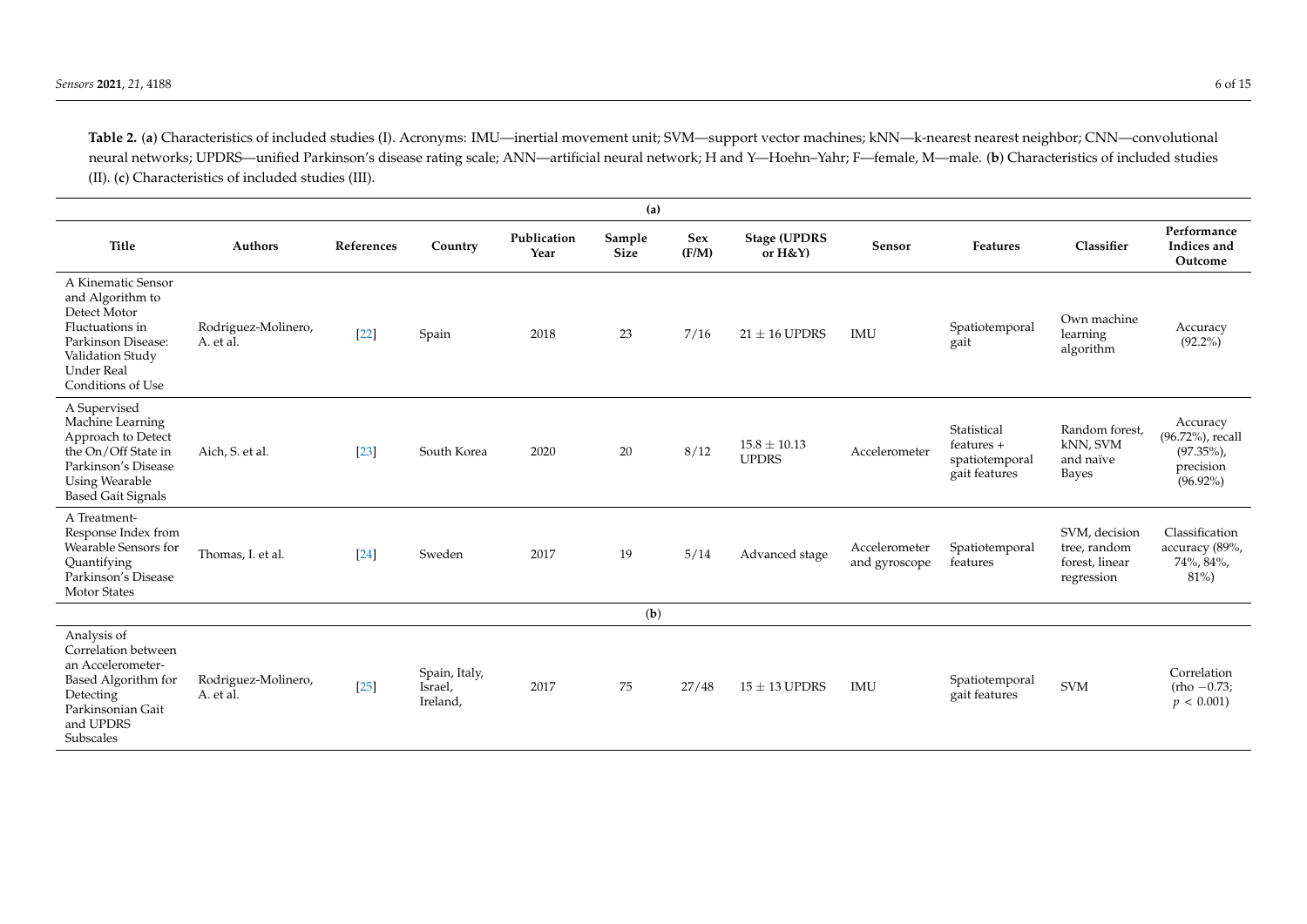<span id="page-6-0"></span>

|                                                                                                                            |                                  |        |                         |      | (b) |                  |                                 |                                |                                                              |                           |                                                                                       |
|----------------------------------------------------------------------------------------------------------------------------|----------------------------------|--------|-------------------------|------|-----|------------------|---------------------------------|--------------------------------|--------------------------------------------------------------|---------------------------|---------------------------------------------------------------------------------------|
| Assessing Motor<br>Fluctuations in<br>Parkinson's Disease<br>Patients Based on a<br>Single Inertial Sensor                 | Pérez-López, C.                  | $[26]$ | Spain                   | 2016 | 15  | 5/10             | 2.66 H&Y                        | IMU                            | Spatiotemporal,<br>frequential gait<br>features              | hierarchical<br>algorithm | Specificity<br>$(92\%)$ ,<br>sensitivity<br>(92%)                                     |
| Assessment of<br>response to<br>medication in<br>individuals with<br>Parkinson's disease                                   | Hssayeni, M.D. et al.            | $[27]$ | United<br><b>States</b> | 2019 | 19  | 5/14             | $14 \pm 8$ UPDRS                | Gyroscope and<br>accelerometer | Spatiotemporal,<br>frequential gait<br>features              | <b>SVM</b>                | Accuracy<br>$(90.5\%)$<br>sensitivity<br>$(94.2\%)$<br>specificity<br>$(85.4\%)$      |
| High-Resolution<br>Motor State<br>Detection in<br>Parkinson's Disease<br><b>Using Convolutional</b><br>Neural Networks     | Pfister, F.M.J. et al.           | [28]   | Germany                 | 2020 | 30  | 10/20            | $21.6 \pm 15.3$<br><b>UPDRS</b> | IMU                            | Spatiotemporal<br>gait                                       | <b>CNN</b>                | Sensitivity<br>$(64\%)$<br>specificity<br>(89%)                                       |
|                                                                                                                            |                                  |        |                         |      | (c) |                  |                                 |                                |                                                              |                           |                                                                                       |
| <b>Multilevel Features</b><br>for Sensor-Based<br>Assessment of Motor<br>Fluctuation in<br>Parkinson's Disease<br>Subjects | Ghoraani, B. et al.              | $[29]$ | United<br><b>States</b> | 2019 | 19  | 5/14             | UPDRS: $14 \pm 8$               | Gyroscope                      | Time-domain<br>features,<br>frequency-<br>domain<br>features | <b>SVM</b>                | Accuracy<br>$(83.56\%)$<br>sensitivity<br>$(78.51\%)$ ,<br>specificity<br>$(92.02\%)$ |
| Unsupervised home<br>monitoring of<br>Parkinson's disease<br>motor symptoms<br>using body-worn<br>accelerometers           | Fisher, J.M. et al.              | $[30]$ | United<br>Kingdom       | 2016 | 34  | Not<br>specified | H&R I-IV                        | Accelerometer                  | Temporal<br>features                                         | <b>ANN</b>                | Sensitivity<br>$(51\%)$<br>specificity<br>(87%)                                       |
| Validation of a<br>portable device for<br>mapping motor and<br>gait disturbances in<br>Parkinson's disease                 | Rodriguez-Molinero,<br>A. et al. | $[31]$ | Spain                   | 2015 | 35  | 8/27             | H&Y III                         | Accelerometer                  | Frequential and<br>spatiotemporal<br>parameters              | <b>SVM</b>                | Sensitivity<br>$(96\%)$<br>specificity<br>(94%)                                       |

**Table 2.** *Cont*.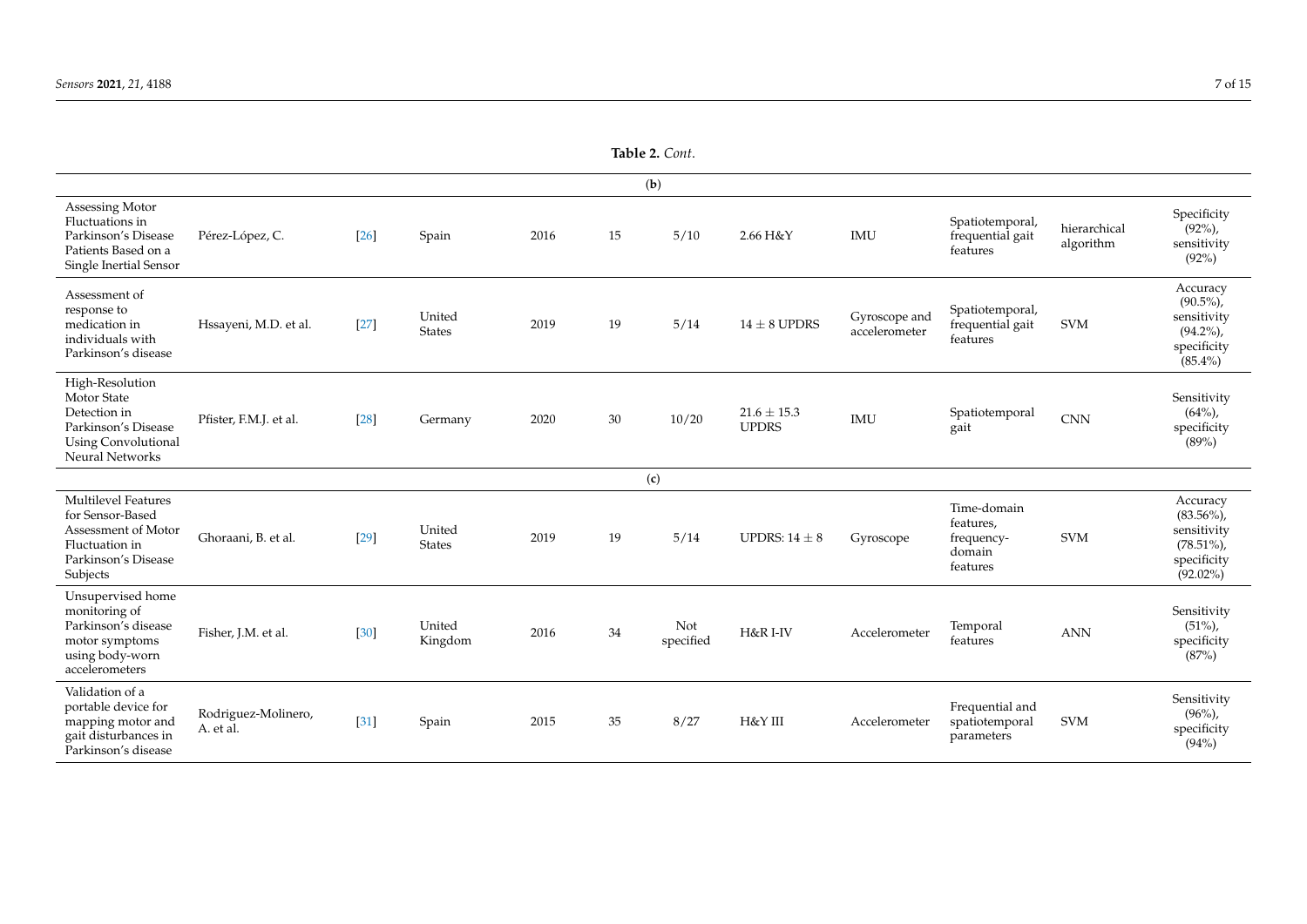#### *3.3. Analysis of the Selected Articles*

Evaluating the number of articles dedicated to the topic analyzed in the period 2010– 2021, it is possible to see that the articles are concentrated in the period 2015–2021, with a stabilization in the number of articles, as they are distributed between one or two (maximum) articles per year.

Evaluating the number of patients in the selected studies, it is important to highlight that most of the studies (nine out of 10) included fewer than 50 patients, where the average value was  $28.9 \pm 17.6$ . The articles do not state in the analysis or discussion whether the number of patients selected was appropriate for the classification problem in the scope of the study. Regarding the age of patients, PD patients included in the analysis were between 44 and 78 years, with a mean value oscillating around 60 years, which is coherent with the expected age of incidence of the disease. The total number of patients evaluated in the selected studies is 289, with 27.7% being female patients, 60.6% being male patients, and 11.7% not indicating their sex. The duration of the disease in the patients evaluated is specified in nine out of 10 studies in the scope of this review, with a mean duration oscillating at around 10 years. When the degree of the progression of the disease was considered, six out of 10 of the evaluated articles indicated the status of the patients according to the UPDRS scale, with three of the studies showing the status of patients according to the Hoehn–Yahr (HY) scale. Only one of the articles evaluated did not mention the specific stage of the disease, and only mentioned an advanced stage of the illness.

With respect to pre-processing, there is no common procedure for cleaning captured signals, so this varied between articles (some of the articles did not include those details and others used a specific filter to clean the captured signals). This point makes the quality assessment of the datasets difficult to evaluate. In particular, four of the articles performed signal pre-processing by minimizing signal noise using different types of a Butterworth filter, and the remaining articles did not specify the cleaning process, assuming no alterations in the signal's capture.

Related to the input characteristics, the features analyzed from the captured signals are very different between the articles. In particular, five articles utilized spatiotemporal characteristics, three articles combined spatiotemporal and frequency characteristics, one article combined statistical and spatiotemporal features, and one article utilized only frequential characteristics.

One important factor in this review is to analyze the technology utilized in the selected studies. According to the evaluated studies, the main technology used in 40% of the articles analyzed is an inertial sensor (IMU is a device with an accelerometer, a gyroscope, and sometimes a magnetometer). The combination of an accelerometer and a gyroscope is used in 20% of the cases. Only an accelerometer is utilized in 30% of the articles, and only a gyroscope is utilized in 10% of the studies. These results show those devices are a trustworthy, low-cost solutions for assessing movement symptoms in PD patients.

It is relevant that the on/off state is a binary variable, but the reality is that patients experience a smooth change between one state and the other one. The reviewed studies utilized different controlled protocols to record the data; once in the on state (when taking the medication) and then in the off state (an artificially induced prolonged withdrawal time of the patient' normal medication).

#### 3.3.1. Types of Models Considered

In this review, it is important to evaluate the variety of models used. Figure [3](#page-8-0) shows a bar chart with the different models from the analyzed articles.

Related to the machine learning models shown in Table [2,](#page-6-0) the 10 selected articles utilized a total of 10 different ML techniques to approach the classification problem, highlighting that there are articles using more than one technique (as shown in Figure [2\)](#page-4-1). More precisely, there are two articles in which four different ML methods are tested and compared; however, there are eight articles in which a unique method is utilized.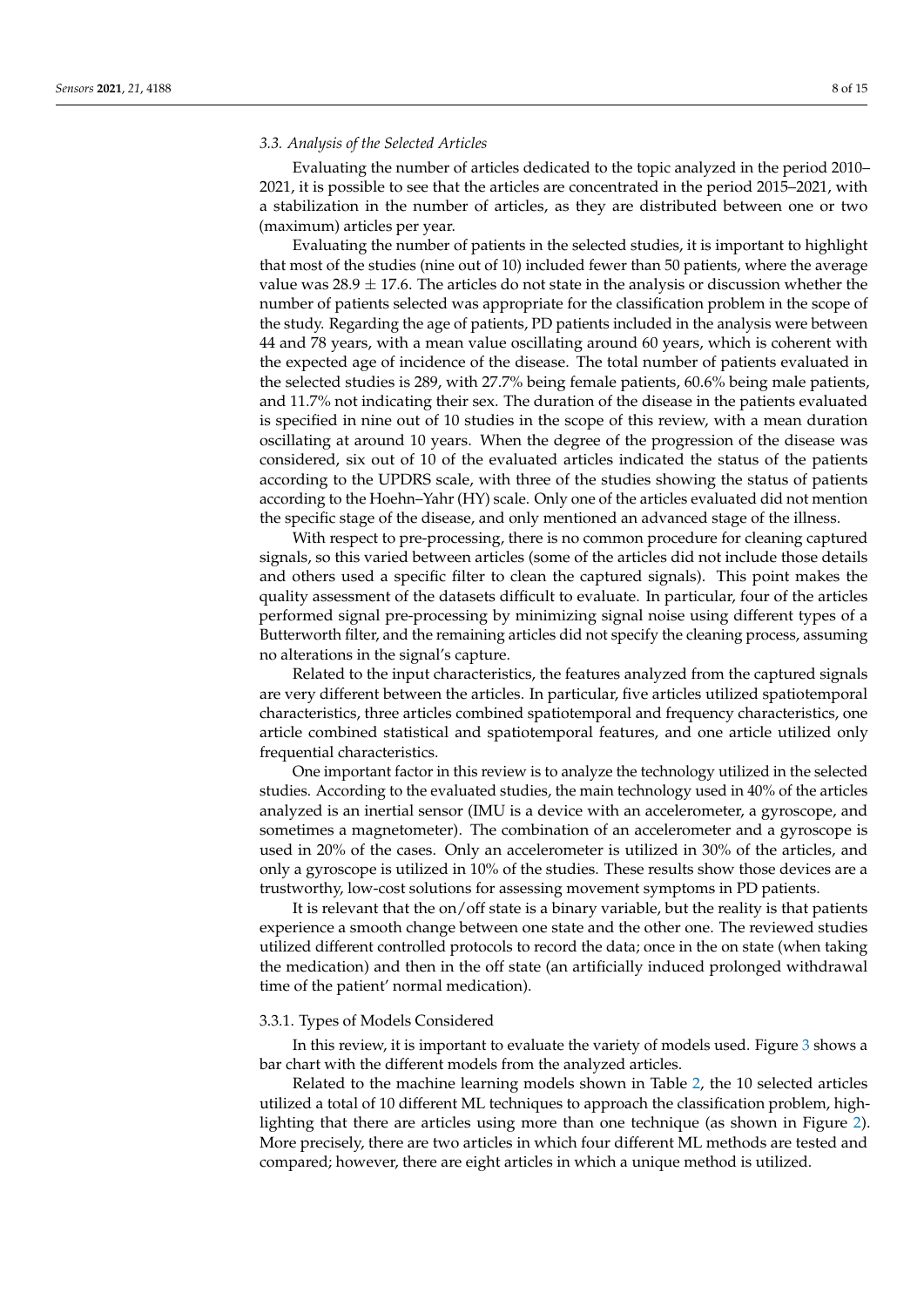<span id="page-8-0"></span>

Figure 3. Diagram bar with the type of algorithms utilized. Acronyms: SVM—support vector machines; KNN—k-nearest neighbors; DT—decision tree; CNN—convolutional neural network; RF—random forest; LR—linear regression; NB—näive<br>References Bayes; HA—hierarchical algorithm; ANN—artificial neural network; CMLA—customized machine learning algorithm.

Support vector machine (SVM) algorithms play an important role in the studies, as the type of processing linked to the models, decision tree (DT) and RF algorithms can be considered symbolic models, while the remaining ones are categorized into the subsymbolic group. According to Figure [2,](#page-4-1) most of the models utilized in the evaluated articles belong<br>to the subsymbolic category they are utilized in six out of 10 articles evaluated. Random forest (RF) is utilized in two different articles, and the rest of the algorithms are used on one article each. Considering to the subsymbolic category.

Finally, to conclude this initial analysis, it is important to mention that there is huge heterogeneity between the models utilized in the different articles evaluated, and they each have special considerations when comparing results obtained in the classification<br>problem. The results obtained in each article will be discussed in the subsequent sections of this review. each have special considerations when comparing results obtained in the classification of this review.

## 3.3.2. Type of Data Collected

As can be seen Table [3,](#page-9-0) the selected articles considered two types of activity to collect the data. Consequently, the articles were divided into two different categories based on how the type of activity utilized acquired the data. On the one hand, the daily living<br>activities group corresponds to articles [21.25–28], in which the data evaluated have been collected during normal daily life activities. On the other hand, the specific activities group corresponds to articles  $[22,23,25,30]$  $[22,23,25,30]$  $[22,23,25,30]$  $[22,23,25,30]$ , which recorded the data by performing specific activities during concrete sessions. Moreover, there is one specific article using both types<br>of activity [29] activities group corresponds to articles [\[21,](#page-13-15)[25](#page-14-10)[–28\]](#page-14-11), in which the data evaluated have been of activity [\[29\]](#page-14-15).

For each of these articles, the model considered, the classification results obtained, the characteristics introduced, and the type of signal processing are shown in Table 3.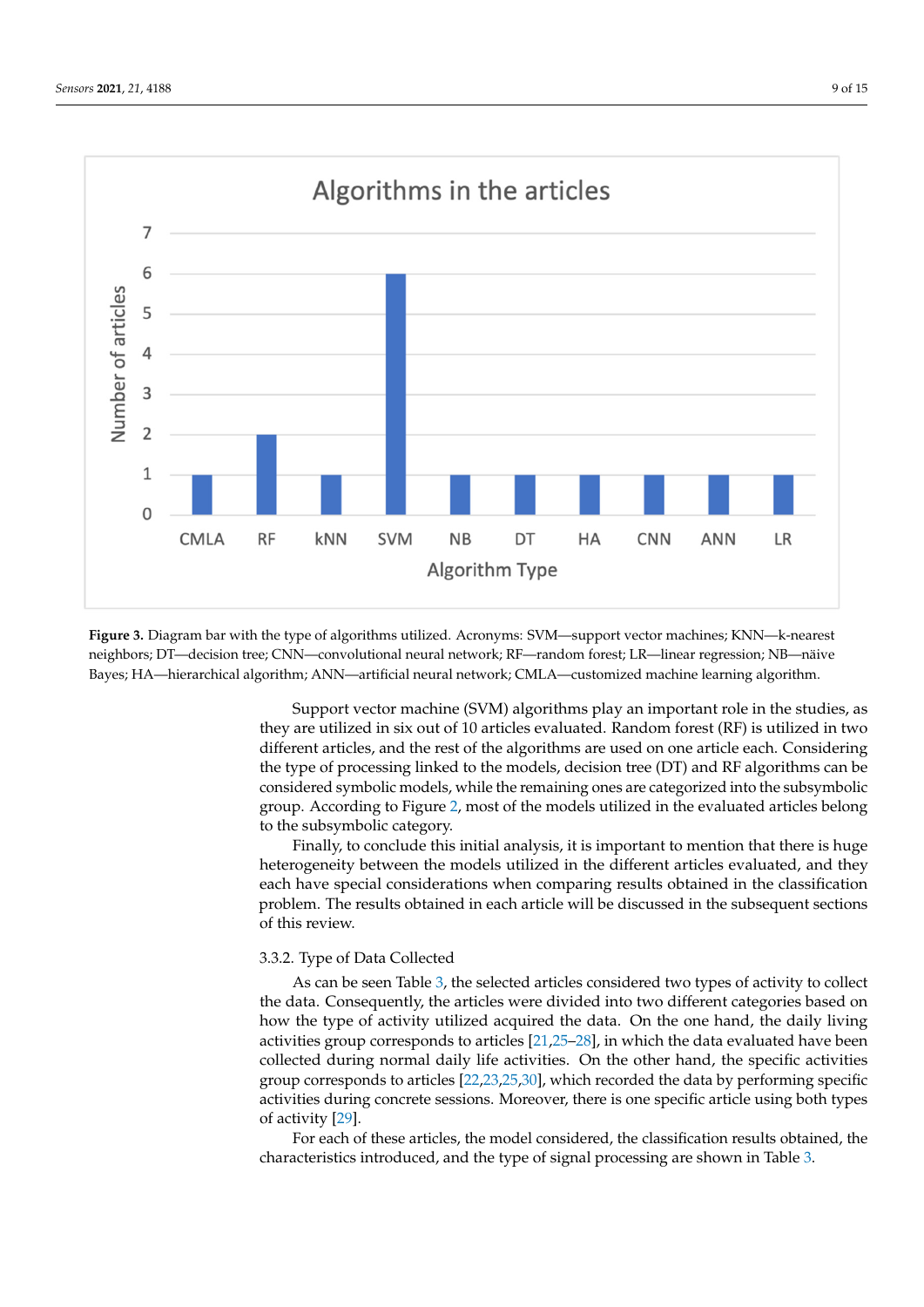<span id="page-9-0"></span>**Table 3.** Summary of the results, type of features introduced to the model, year of publication, and main results obtained. Acronyms: BW—band width; SVM—support vector machines; kNN—k-nearest neighbors; NB—Naive Bayes; DT—decision tree; RF—random forest; LR—linear regression; UDPRS—unified Parkinson's disease rating scale; CNN—convolutional neural networks; ANN—artificial neural network; FIR—finite impulse response.

| <b>Refs</b> | Year | <b>Features</b>                                             | <b>Cleaning Method</b>             | <b>Results</b>                                                                                    | Classifier                                      | Perf. Indicator                             |
|-------------|------|-------------------------------------------------------------|------------------------------------|---------------------------------------------------------------------------------------------------|-------------------------------------------------|---------------------------------------------|
| $[22]$      | 2018 | Spatiotemporal<br>characteristics                           | Not specified                      | 92.20%                                                                                            | Own machine<br>learning<br>algorithm            | Accuracy                                    |
| $[23]$      | 2020 | Statistical features +<br>spatiotemporal<br>features        | Low pass BW filter                 | RF: 96.72%, 97.35%,<br>96.92%; SVM: 93%,<br>02%, 93%; KNN: 86%,<br>84%, 85%; NB: 88%,<br>86%, 85% | Random forest,<br>kNN, SVM, and<br>Naive Bayes  | Accuracy, recall,<br>precision              |
| $[24]$      | 2017 | Spatiotemporal<br>features                                  | ApEn method for<br>motion removing | SVM:0.89, DT: 0.84,<br>RF: 0.81, LR: 0.74                                                         | SVM, decision<br>tree, RF, linear<br>regression | Classification<br>accuracy                  |
| $[25]$      | 2017 | Spatiotemporal<br>features                                  | Not specified                      | Correlation between<br>the algorithm<br>outputs gait status<br>$(rho -0.73)$<br>p < 0.001         | <b>SVM</b>                                      | Correlation<br>with UPDRS-III               |
| $[26]$      | 2016 | Spatiotemporal<br>features + frequency<br>features          | Not specified                      | 92%, 92%                                                                                          | Hierarchical<br>algorithm                       | Specificity and<br>sensitivity              |
| $[27]$      | 2019 | Spatiotemporal +<br>frequential features                    | Bandpass FIR filter                | 90.5%, 94.2%, 85.4%                                                                               | <b>SVM</b>                                      | Accuracy,<br>sensitivity,<br>specificity    |
| $[28]$      | 2020 | Spatiotemporal<br>features                                  | Two direction BW<br>filter         | 64%, 89%                                                                                          | <b>CNN</b>                                      | sensitivity,<br>specificity                 |
| $[29]$      | 2019 | Time-domain<br>features and<br>frequency-domain<br>features | Bandpass filter                    | 83.56%, 78.51%,<br>92.02%                                                                         | <b>SVM</b>                                      | Accuracy,<br>sensitivity and<br>specificity |
| [30]        | 2016 | Temporal features                                           | Not specified                      | 51%, 87%                                                                                          | <b>ANN</b>                                      | Sensitivity,<br>specificity                 |
| $[31]$      | 2015 | Frequency<br>parameters (spectral<br>power)                 | Not specified                      | 96%, 94%                                                                                          | <b>SVM</b>                                      | Sensitivity,<br>specificity                 |

#### Daily Living Activities

The daily living activities group contains five articles which considered different algorithms and sensors and utilized different features from them. The articles exhibited different sensors (inertial sensor, gyroscope, and combination of gyroscope and accelerometer). On the one hand, the classifier utilized in 40% of the cases is SVM, obtaining an average accuracy of 86.78%, an average sensitivity of 86.355%, and an average specificity of 88.71%. Those articles use a filter to clean the input signal coming from the sensors, specifically a bandpass filter (with normalized pass frequency in the band 0.5–1.5 Hz). Those studies utilized both time domain features and frequency domain features. On the other hand, the other 60% cases use a different classifier such as a customized algorithm [\[22\]](#page-14-12), a CNN algorithm [\[28\]](#page-14-11), or a hierarchical algorithm [\[26\]](#page-14-17), but all of them use an accelerometer as the sensor to capture the data. There is only information for the CNN algorithm in relation to the signal cleaning, i.e., using a two direction Butterworth filter. The accuracy for those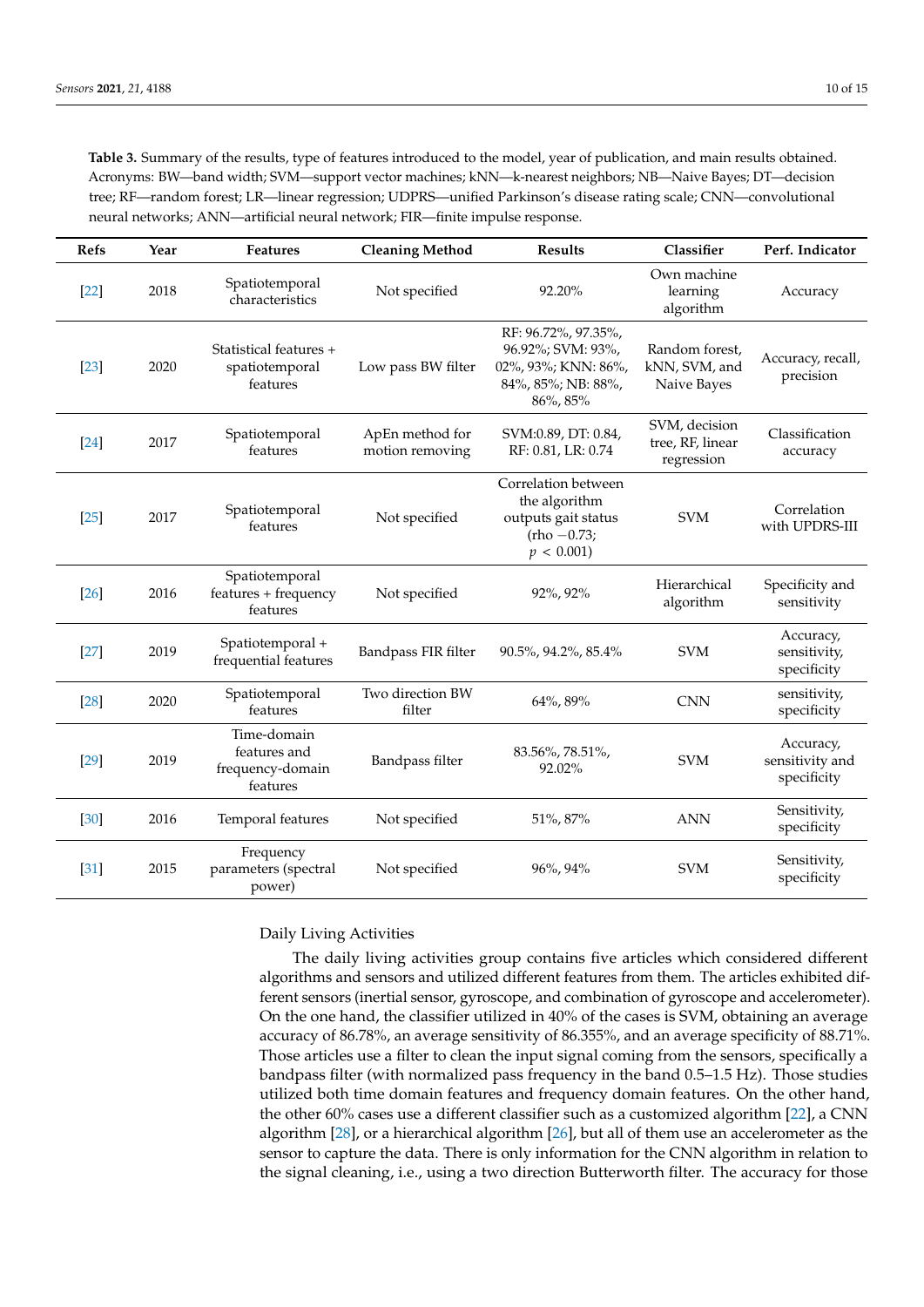articles is only provided for [\[22\]](#page-14-12), reaching a value of 92.2%. The average specificity for the other remaining two articles is 90% [\[26](#page-14-17)[,28\]](#page-14-11).

Finally, in this group, the evaluation of the quality criteria performed by the two evaluators provide the following values: first, an average value of  $8.4 \pm 1.14$  out of 12 for the first evaluator and, second, a value of  $8.6 \pm 1.51$  out of 12 for the second evaluator. The kappa value obtained for the articles included in this group was 0.74, and was consequently higher than the value obtained when analyzing all the evaluated articles. Therefore, the level of agreement between the evaluators is higher when considering the category of daily activities.

#### Specific Activities

This category evaluated four articles [\[22–](#page-14-12)[24](#page-14-16)[,30\]](#page-14-14). Half of those studies used more than one model to solve the classifying problem, and the remaining ones only used one specific classifier. The common characteristic between them is that they all used the SVM classifier. All of them used an accelerometer as the sensor to capture the data, and there was only one that used a combination of both an accelerometer and a gyroscope [\[24\]](#page-14-16). The articles utilizing more than one classifier [\[22](#page-14-12)[,23\]](#page-14-13) used a filter to decrease the level of noise in the signal by using a low pass Butterworth filter [\[23\]](#page-14-13) or an approximate entropy method for motion removal [\[24\]](#page-14-16). There is no common metric between the studies of this group, and the accuracy, sensibility, and specificity between the utilized metrics provide results. There is only one article [\[31\]](#page-14-19) that utilizes frequency parameters as features instead of spatiotemporal features in this category [\[22](#page-14-12)[–24\]](#page-14-16).

To conclude this group, the evaluation of the quality criteria, according to the checklist introduced before, received an assessment of  $8.25 \pm 2.06$  out of 12 by the first evaluator and  $8 \pm 1.41$  by the second evaluator. The kappa value for this group was 0.44, showing a slightly lower value than the one obtained in the previous group and in the global set of articles, indicating a lower level of agreement between the evaluators.

#### Combination of Both (Daily Activity + Specific Activities)

Finally, there is a third category that is represented only by one article [\[30\]](#page-14-14), and which uses ANN as a main classifier, an accelerometer as the sensor to capture the data, and temporal features to obtain a sensitivity of 51% and a specificity of 87%. This specific case combines daily life activities with specific activities performed in a controlled environment.

#### **4. Discussion**

PD is a disease in which motor complications have an important impact on a patients´ quality of life and represent a major issue in treatment adjustment. The purpose of this systematic review was to investigate the usage of sensors in identifying the on and off phenomena in PD patients and to evaluate the application of ML techniques to differentiate between the on and off states. The evaluation found 10 different studies in the literature review that analyzed the usage of sensors to detect the on and off medication status. It can be seen from the included articles that this field is still emerging, with the oldest article being published in 2015.

Implementing applications to help clinicians in the management of Parkinson's patients has increased in recent years, especially the utilization of wearable devices which are key for early diagnosis and the monitoring of motor symptoms. The purpose of these devices is to improve a patient´s quality life by having a constant medical control, with the objective of providing accurate and personalized treatment. According to an article from the Movement Disorder Society (MDS) Task Force on Technology [\[24\]](#page-14-16), there are different challenges to be solved when considering improving a PD patient´s life, including solving the need for monitoring non-motor symptoms, being able to limit the sensors used to monitor a patient 's motor symptoms, the actual discrepancy between clinical needs and research, a lack of compatibility among wearable systems, and the limitation of available analytical methods or practical limitations in user engagement [\[32\]](#page-14-20).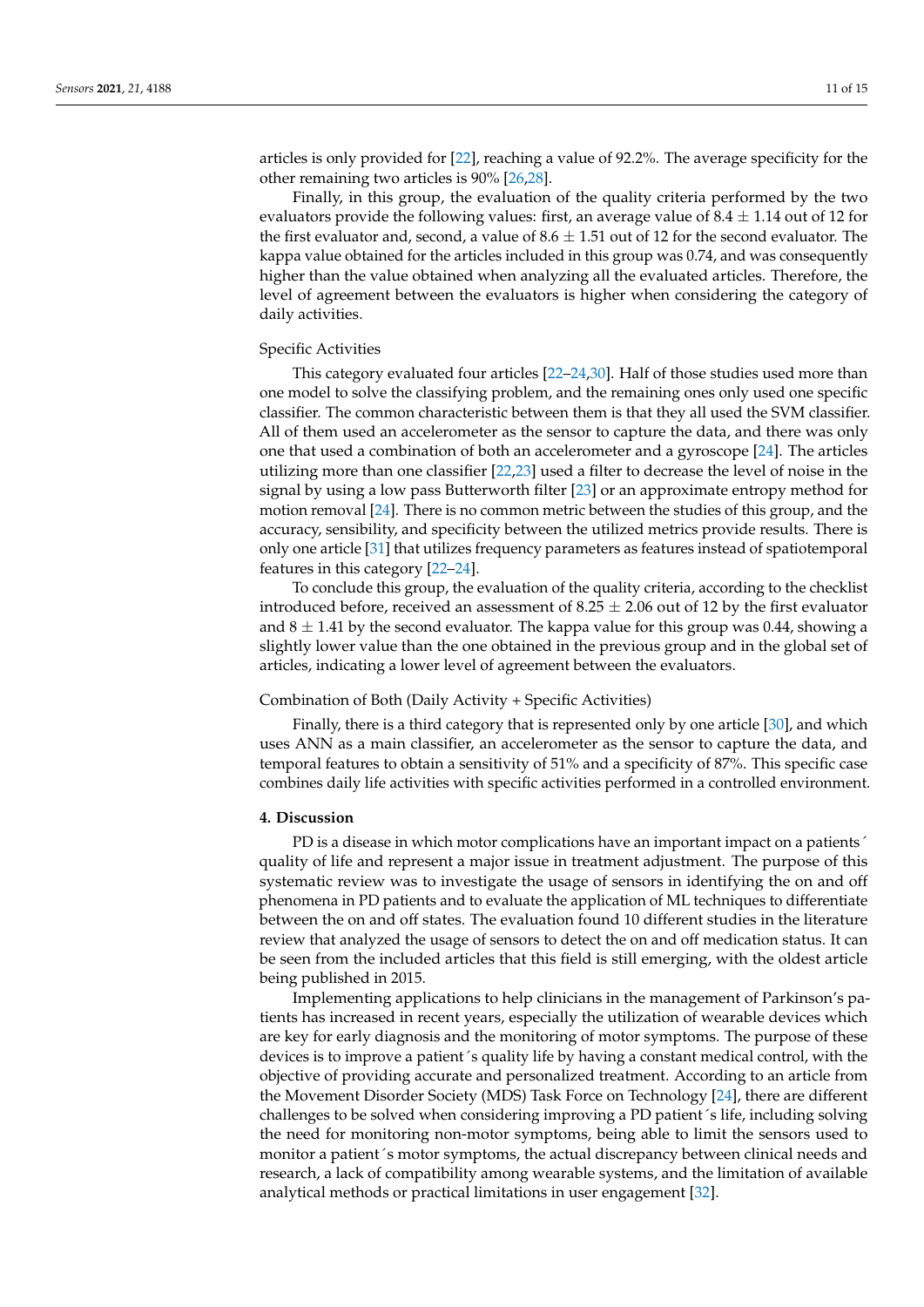Several platforms have been developed in the past to control Parkinson's disease (PD) symptoms. An example is the REMPARK project [\[33\]](#page-14-21), which is based on a wearable monitoring system that can monitor patient motor status and evaluate the on/off status with high precision. Another relevant example is known as the "HELP" system, which is is focused on optimizing treatments and improving the life quality of patients with PD by estimating PD symptoms and adjusting the dose of medication to reduce them [\[34\]](#page-14-22). Another great example of the platforms created in relation to PD is an innovative project funded by the European Union research and innovation program, Horizon 2020, which is related to identifying Parkinson's Disease, called i-PROGNOSIS [\[35\]](#page-14-23). The main purpose of the mentioned project is to develop early and unobtrusive Parkinson´s disease detection tests, primarily based on the interaction of users with daily technological devices (largely by monitoring the patient's movements and mood and with direct communication with their doctors).

Related to the global distribution of the articles, most of the studies were conducted in Spain and the United States (six out of the ten studies were analyzed, with four performed in Spain and two performed in the United States). The remaining studies were conducted in South Korea, Sweden, Ireland, Israel, Italy, Germany, and the United Kingdom, showing a global interest in engaging with the objectives of this review.

The quality of the selected articles was assessed in this review using the checklist of the guidelines for developing and reporting machine learning (ML) predictive models in biomedical research. The average values obtained (8.1  $\pm$  1.59 out of 12 and 8.1  $\pm$  1.52 out of 12) indicate the high-quality level of the articles in the review. Another important fact to mention is a kappa value of 0.66 among the two independent reviewers, showing a moderate level of agreement between the evaluators when assessing the quality of the articles in this study. It is important to mention that both evaluators agree that the less fulfilled items were 6 and 12, clearly related to the definition of the prediction problem and the unexpected results, respectively. Unexpected results could appear after more research and new articles related to the topic are published.

It is important that good results were obtained in the evaluated articles, even when signals were captured in two totally different conditions. In both situations, the most used technology is an accelerometer, an accessible and minimally invasive tool currently available.

The utilization of biosignals along with ML techniques has grown in recent years, and has been applied to several different diseases. Related to PD, various studies show the importance of those techniques for identifying PD using electroencephalography (EEG) [\[36\]](#page-14-24) or for diagnosing and assessing PD using inertial sensors or video signals [\[37\]](#page-14-25). There are other diseases being assessed that utilize the same approach; for example, identifying atrial fibrillation using an electrocardiogram (ECG) and applying ML techniques to identify potential alterations [\[38\]](#page-14-26), or diagnosing Alzheimer's disease using the ML algorithms by processing sensor movement data from patients [\[39,](#page-14-27)[40\]](#page-14-28).

To conclude, it is important to discuss how the features utilized and the cleaning process of the signal can directly influence the efficiency of the models used. As is shown in Table [2](#page-6-0) when comparing articles [\[22](#page-14-12)[–24,](#page-14-16)[26,](#page-14-17)[28,](#page-14-11)[30\]](#page-14-14), six out of 10 articles use SVM, resulting in an accuracy of 93% [\[23\]](#page-14-13), 89% [\[24\]](#page-14-16), 90.5% [\[27\]](#page-14-18), and 83.56% [\[29\]](#page-14-15), or they show the results in terms of correlation, with a rho value of  $-0.73$  [\[25\]](#page-14-10) or sensitivity [\[31\]](#page-14-19). From that information, it is possible to see that the highest accuracy is obtained when using input information for the classifier, as well as a combination of the statistical features and the spatiotemporal information of the signals captured [\[23\]](#page-14-13). Considering the good results obtained in the mentioned article, another important point is that the utilization of the low pass Butterworth is a useful method to clean the input signals coming from the sensors when utilizing ML techniques for classification. Therefore, it can be inferred that the utilization of a Butterworth filter for cleaning the input signal coming from the sensors and using features from the statistical information of the captured data and the spatiotemporal information are decisive for obtaining a better performance in the classification problem.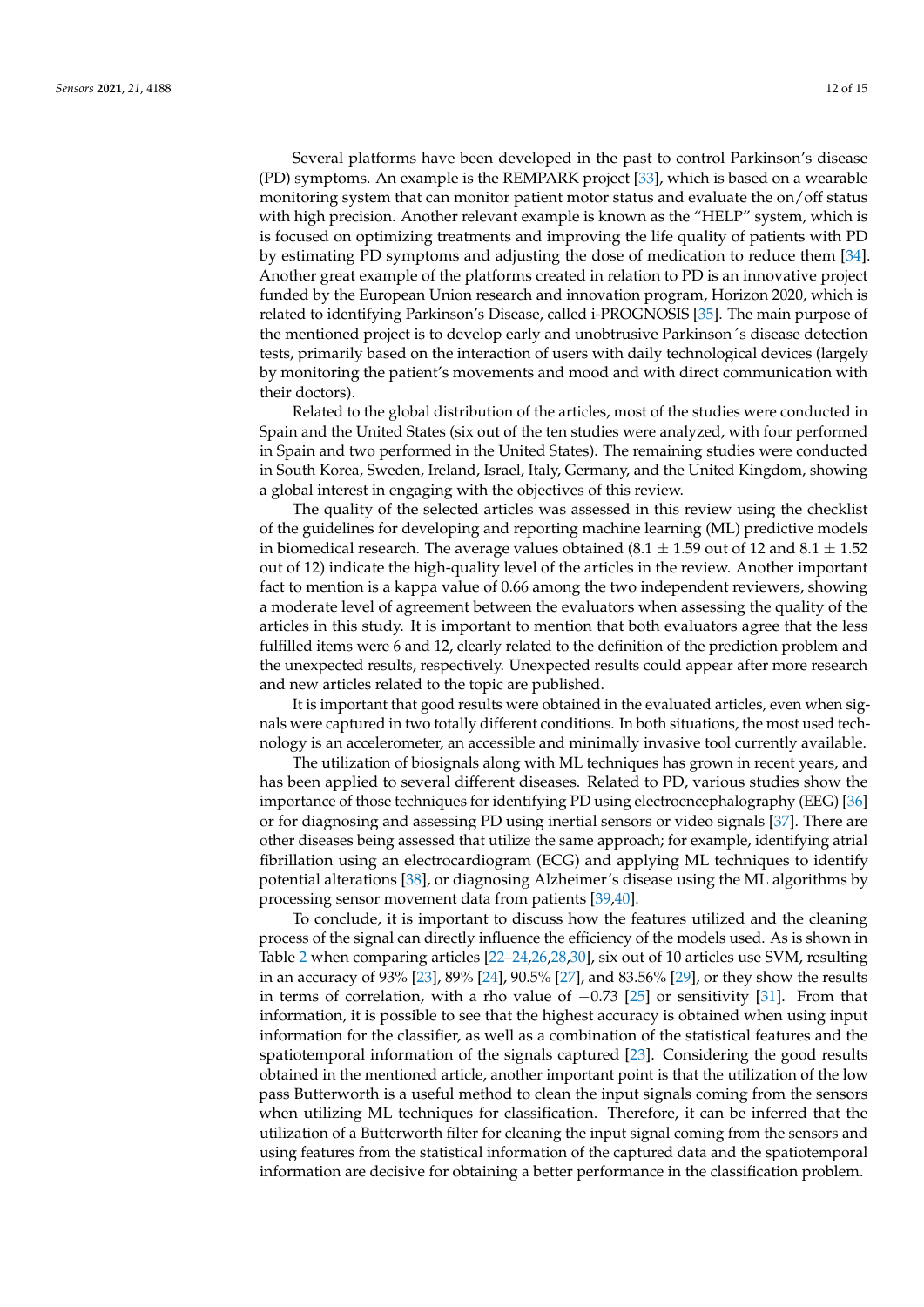For the most novel techniques utilized in the articles evaluated, CNN and ANN in this case, there is no conclusion regarding the best filter to use in [\[24\]](#page-14-16); the filter utilized is not specified and the sensitivity obtained is only 51%. That said, in [\[28\]](#page-14-11), the sensitivity obtained rises to 64% with a two direction Butterworth filter.

Therefore, in order to develop an accurate model that can classify the on/off states associated with PD, it is essential to take into account both the input parameters to the classifier and the signal cleaning methods.

In general, current publications and records exploring the usage of sensors to identify the wearing-off phenomenon suggest that the results are optimistic, and that the utilization of wearable devices could provide an improvement in the management of the PD symptoms. The evidence suggests that using technology is acceptable for clinical applications, according to the accuracy obtained, even though there can be different barriers for patients to engage with this approach. The evaluated studies showed good results in the classification problem, in some cases reaching up to 90% accuracy. After a deeper analysis of the models and features utilized in the studies, it can be concluded that the types of feature utilized in the model, as well as the cleaning process, are key in attaining good performance in the classification problem. Moreover, there are multiple factors that influence the utilization of this technology by patients, such as the health status of the user, its usability, convenience, accessibility, perceived utility, or motivation [\[41\]](#page-14-29).

In the technological environment, there are numerous challenges to overcome that have not been assessed in the included articles, such as those related to privacy/confidentiality issues, adequate infrastructure, user identification, etc.

#### **5. Conclusions**

The role of machine learning techniques is growing in relation to solving complex problems. Those techniques are being applied to the management of different diseases such as heart disease, diabetes, breast cancer, or Parkinson's. This review focused on evaluating the utilization of wearable devices to identify the on/off states affecting PD patients using ML techniques. Three major results stand out from this review. First, the usage of a low-cost technology has shown itself to be enough to predict the on/off state of a PD patient, and this fact is relevant when considering how to improve a patient´s quality of life. Second, although there are still a limited number of articles in the literature applying ML techniques to the identification of the on/off states, research into this topic has stabilized; in recent years, the number of articles on the subject is homogeneous, showing that the field is developing but the speed of research has slowed down.

For future research, it is important to extend the usage of ML techniques for nonmotor symptom fluctuations' detection, as the monitoring of symptoms such as pain and dysautonomic and neuropsychiatric symptoms is a next step in the control of the disease. This approach will help to complete the assessment and provide a more accurate treatment adjustment. Moreover, the results presented were obtained in clinical trials; however, it is necessary to perform more testing to evaluate results in real patient populations with different levels of disease severity and in different environments, to overcome challenges, and to extend the results obtained and potentially establish the usage of technology to assess and treat PD in a generalized way. In future research, it is crucial to include the identification of different factors that could potentially affect the engagement of technological solutions for managing Parkinson's from different perspectives, including health professionals, care givers, and patients. This research will help to identify the challenges that those users could face and try to propose solutions from different points of view.

The future of the field will be related to increasing research and investment, with the main purpose of extending clinical trials of the applications to real life by using existing devices used every day, such as smart phones or smart watches, facilitating access to the benefits that those devices could bring to a PD patient's life.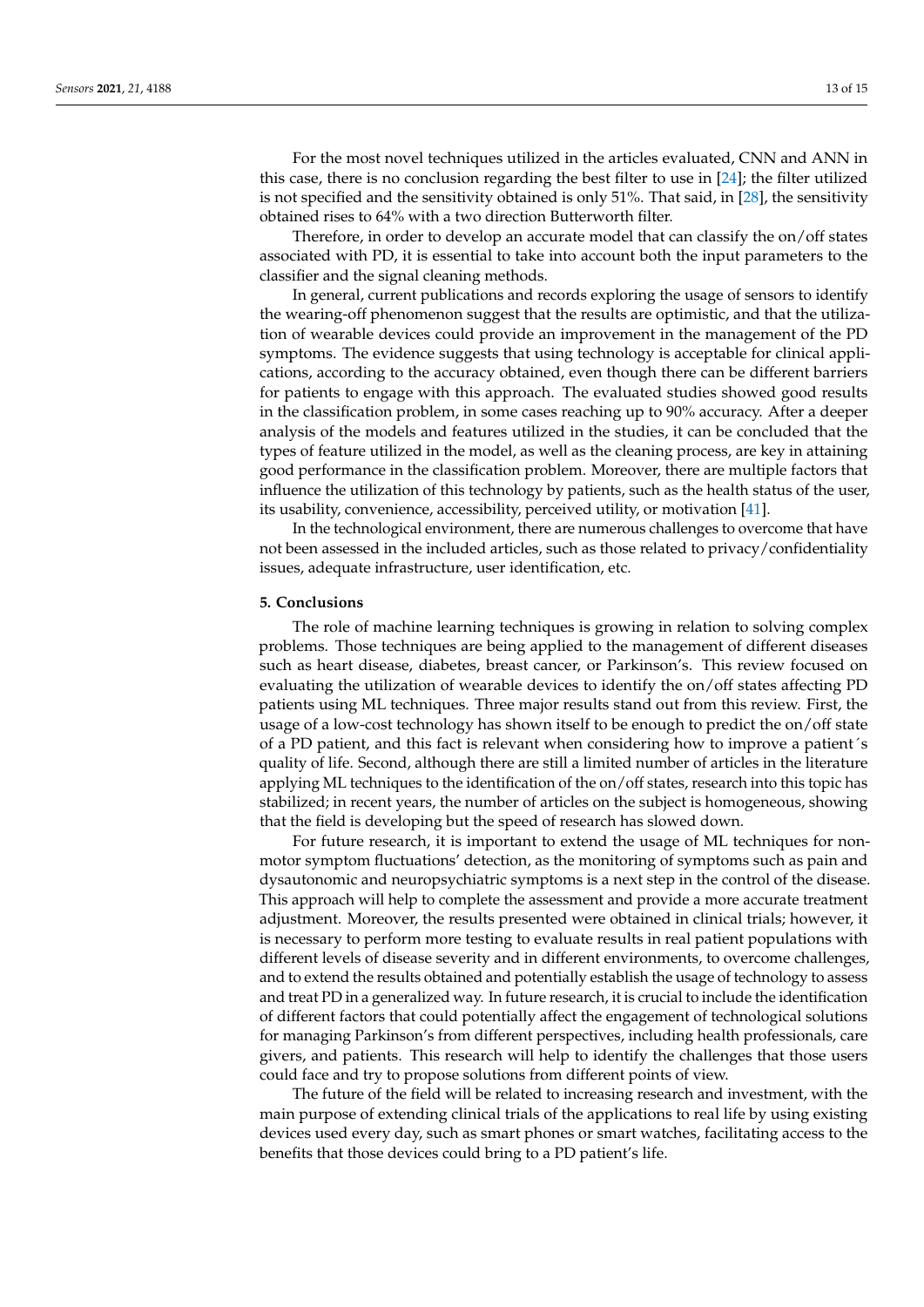**Author Contributions:** Conceptualization, M.B.-F. and C.S.-Á.; methodology, M.B.-F.; validation, C.S.-Á., J.P.R., A.M.M.; formal analysis, M.B.-F., A.M.M.; investigation, M.B.-F., A.M.M.; resources, M.B.-F. and J.P.R.; data curation, M.B.-F.; writing—original draft preparation, M.B.-F.; writing review and editing, C.S.-Á. and J.P.R. All authors have read and agreed to the published version of the manuscript.

**Funding:** This research received no external funding.

**Institutional Review Board Statement:** Not applicable.

**Informed Consent Statement:** Not applicable.

**Data Availability Statement:** No new data were created or analyzed in this study. Data sharing is not applicable to this article.

**Conflicts of Interest:** The authors declare no conflict of interest.

#### **References**

- <span id="page-13-0"></span>1. Monteagudo, J.L.; Serrano, L.; Hernández Salvador, C. La telemedicina: ¿ciencia o ficción? *Anales del Sistema Sanitario de Navarra* **2005**, *28*, 309–323. [\[CrossRef\]](http://doi.org/10.4321/S1137-66272005000500002) [\[PubMed\]](http://www.ncbi.nlm.nih.gov/pubmed/16421609)
- <span id="page-13-1"></span>2. De Lau, L.M.; Breteler, M.M. Epidemiology of Parkinson's disease. *Lancet Neurol.* **2006**, *5*, 525–535. [\[CrossRef\]](http://doi.org/10.1016/S1474-4422(06)70471-9)
- <span id="page-13-2"></span>3. Gelb, D.J.; Oliver, E.; Gilman, S. Diagnostic criteria for Parkinson disease. *Arch. Neurol.* **1999**, *56*, 33–39. [\[CrossRef\]](http://doi.org/10.1001/archneur.56.1.33) [\[PubMed\]](http://www.ncbi.nlm.nih.gov/pubmed/9923759)
- <span id="page-13-3"></span>4. Katzenschlager, R.; Lees, A.J. Treatment of Parkinson's disease: Levodopa as the first choice. *J. Neurol.* **2002**, *249*, 19–24. [\[CrossRef\]](http://doi.org/10.1007/s00415-002-1204-4)
- <span id="page-13-4"></span>5. National Institute of Neurological Disorders and Stroke. *Parkinson's disease: Challenges, progress and promise*; NIH Publ.: Bethesda, MY, USA, 2015; p. 15.
- <span id="page-13-5"></span>6. Goetz, C.G.; Tilley, B.C.; Shaftman, S.R.; Stebbins, G.T.; Fahn, S.; Martinez-Martin, P. Movement Disorder Society-sponsored revision of the Unified Parkinson's Disease Rating Scale (MDS-UPDRS): Scale presentation and clinimetric testing results. *Mov. Disord.* **2008**, *23*, 2129–2170. [\[CrossRef\]](http://doi.org/10.1002/mds.22340)
- <span id="page-13-6"></span>7. Hoehn, M.M.; Yahr, M.D. Parkinsonism: Onset, progression, and mortality. *Neurology* **1967**, *17*, 427–442. [\[CrossRef\]](http://doi.org/10.1212/WNL.17.5.427) [\[PubMed\]](http://www.ncbi.nlm.nih.gov/pubmed/6067254)
- <span id="page-13-7"></span>8. Pastorino, M.; Cancela, J.; Arredondo, M.T.; Pastor-Sanz, L.; Contardi, S.; Valzania, F. Preliminary results of ON/OFF detection using an integrated system for Parkinson's disease monitoring. In Proceedings of the 2013 35th Annual International Conference of the IEEE Engineering in Medicine and Biology Society (EMBC), Osaka, Japan, 3–7 July 2013; Volume 941.
- 9. Tzallas, A.T.; Tsipouras, M.G.; Rigas, G. PERFORM: A system for monitoring, assessment and management of patients with Parkinson's disease. *Sensor* **2014**, *14*, 21329–21357. [\[CrossRef\]](http://doi.org/10.3390/s141121329)
- 10. Patel, S.; Chen, B.R.; Mancinelli, C.; Paganoni, S.; Shih, L.; Welsh, M. Longitudinal monitoring of patients with Parkinson's disease via wearable sensor technology in the home setting. In Proceedings of the 2011 Annual International Conference of the IEEE Engineering in Medicine and Biology Society, Boston, MA, USA, 30 August–3 September 2011; pp. 552–555.
- 11. Son, H.; Park, W.S.; Kim, H. Mobility monitoring using smart technologies for Parkinson's disease in free-living environment. *Collegian* **2018**, *25*, 549–560. [\[CrossRef\]](http://doi.org/10.1016/j.colegn.2017.11.005)
- 12. Ossig, C.; Antonini, A.; Buhmann, C.; Classen, J.; Csoti, I.; Falkenburger, B. Wearable sensor-based objective assessment of motor symptoms in Parkinson's disease. *J. Neural Transm.* **2016**, *123*, 57–64. [\[CrossRef\]](http://doi.org/10.1007/s00702-015-1439-8)
- 13. Godinho, C.; Domingos, J.; Cunha, G.; Santos, A.T.; Fernandes, R.M.; Abreu, D. A systematic review of the characteristics and validity of monitoring technologies to assess Parkinson's disease. *J. Neuroeng. Rehabil.* **2016**, *13*, 24. [\[CrossRef\]](http://doi.org/10.1186/s12984-016-0136-7) [\[PubMed\]](http://www.ncbi.nlm.nih.gov/pubmed/26969628)
- <span id="page-13-8"></span>14. Hasan, H.; Athauda, D.S.; Foltynie, T.; Noyce, A.J. Technologies assessing limb bradykinesia in Parkinson's disease. *J. Parkinsons Dis.* **2017**, *7*, 65–77. [\[CrossRef\]](http://doi.org/10.3233/JPD-160878) [\[PubMed\]](http://www.ncbi.nlm.nih.gov/pubmed/28222539)
- <span id="page-13-9"></span>15. Au, L. Recent scientific/intellectual movements in biomedicine. *Soc. Sci. Med.* **2021**, *278*, 113950. [\[CrossRef\]](http://doi.org/10.1016/j.socscimed.2021.113950)
- <span id="page-13-10"></span>16. Nalinipriya, G.; Geetha, M.; Cristin, R.; Maram, B. Biomedical data mining for improved clinical Diagnosis. In *Artificial Intelligence in Data Mining*; Academic Press: London, UK, 2021.
- <span id="page-13-11"></span>17. Hayward, J. *Wearable Sensors 2021–2031: Global Market Forecasts, Key Players and Technology Appraisal*; IDTechEx Research: Cambridge, UK, 2020.
- <span id="page-13-12"></span>18. Moher, D.; Shamseer, L.; Clarke, M.; Ghersi, D.; Liberati, A.; Petticrew, M.; Shekelle, P.; Stewart, L.A.; The PRISMA-P Group. Preferred Reporting Items for Systematic Review and Meta-Analysis Protocols (PRISMA-P) 2015: Statement. *Syst. Rev.* **2015**, *4*, 1. [\[CrossRef\]](http://doi.org/10.1186/2046-4053-4-1)
- <span id="page-13-13"></span>19. Shamseer, L.; Moher, D.; Clarke, M.; Ghersi, D.; Liberati, A.; Petticrew, M.; Shekelle, P.; Stewart, L.A.; The PRISMA-P Group. Preferred Reporting Items for Systematic Review and Meta-Analysis Protocols (PRISMA-P) 2015: Elaboration and explanation. *BMJ* **2015**, *349*, g7647, Erratum in **2016**, *354*, i4086. [\[CrossRef\]](http://doi.org/10.1136/bmj.g7647)
- <span id="page-13-14"></span>20. Luo, W.; Phung, D.; Tran, T.; Gupta, S.; Rana, S.; Karmakar, C.; Shilton, A.; Yearwood, J.; Dimitrova, N.; Ho, T.B.; et al. Guidelines for Developing and Reporting Machine Learning Predictive Models in Biomedical Research: A Multidisciplinary View. *J. Med. Internet Res.* **2016**, *18*. [\[CrossRef\]](http://doi.org/10.2196/jmir.5870) [\[PubMed\]](http://www.ncbi.nlm.nih.gov/pubmed/27986644)
- <span id="page-13-15"></span>21. McHugh, M.L. Interrater reliability: The kappa statistic. *Biochem. Med.* **2012**, *22*, 276–282. [\[CrossRef\]](http://doi.org/10.11613/BM.2012.031)